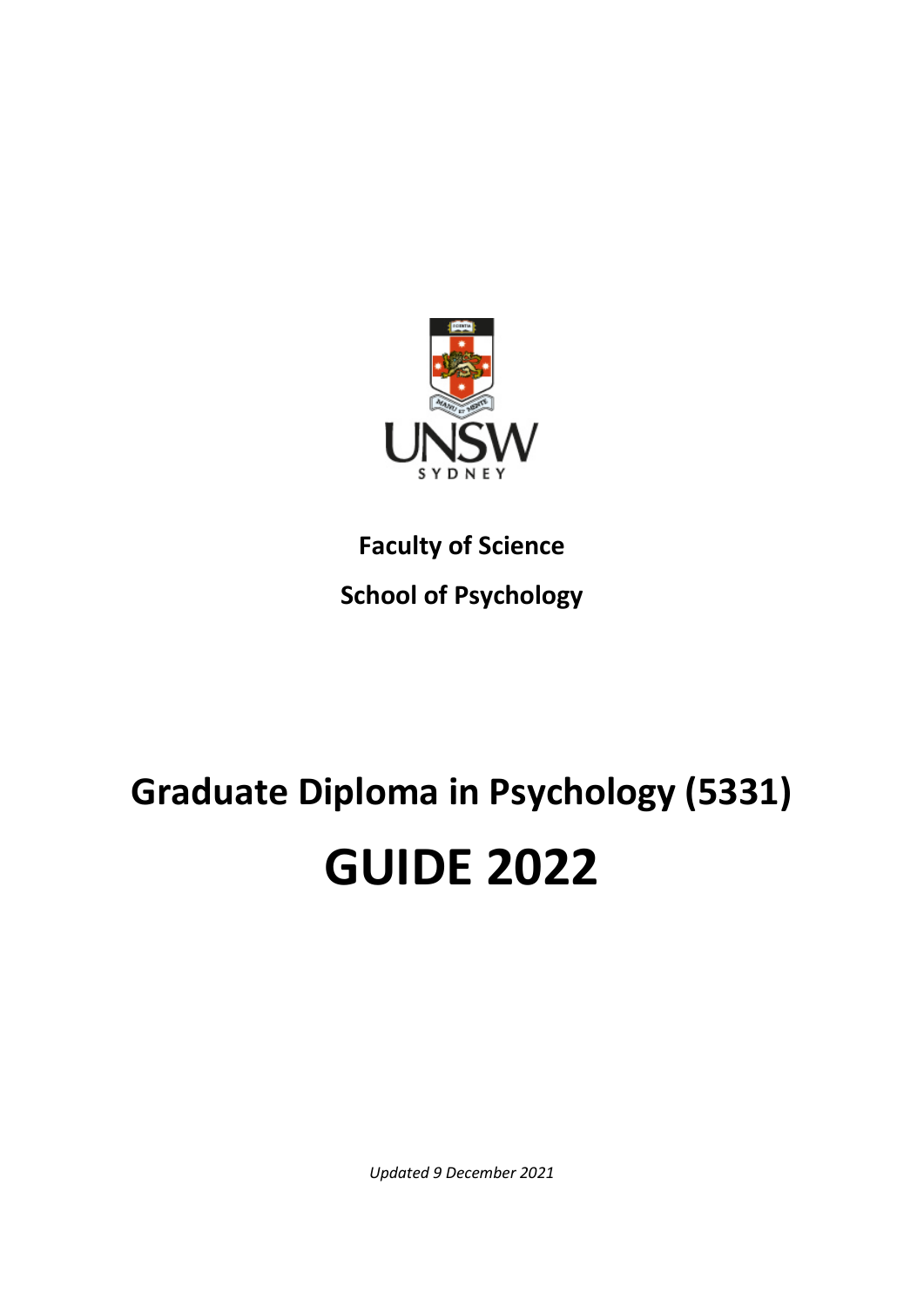# Contents

UNSW Sydney reserves the right to alter procedures, fees and regulations should the need arise. The university also reserves the right to discontinue or vary courses and sessions dates at any time without notice. Students should always check with the relevant school officers when planning their study.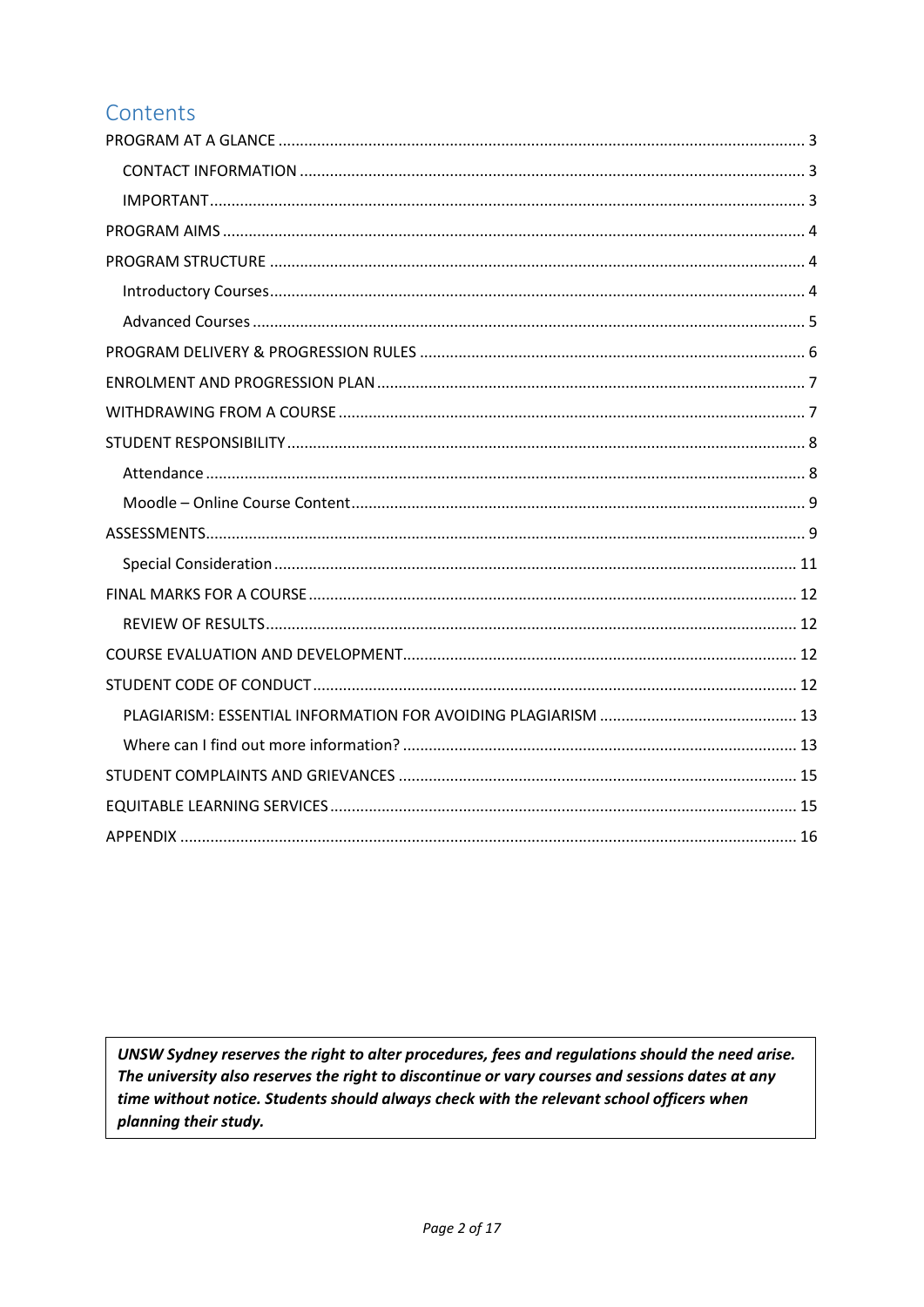# <span id="page-2-0"></span>PROGRAM AT A GLANCE

| Award Name:                    | Graduate Diploma in Psychology                                |
|--------------------------------|---------------------------------------------------------------|
| <b>Abbreviated Award Name:</b> | GD Psych                                                      |
| Program Code:                  | 5331                                                          |
| Program Type:                  | Postgraduate Coursework                                       |
| Delivery Mode:                 | Online                                                        |
| Duration:                      | 1.7 years part-time                                           |
| Number of Sessions/Year:       | 6                                                             |
| Session Length:                | 6 weeks                                                       |
| <b>Number of Courses:</b>      | 10                                                            |
| 2022 Commencement:             | January, March, May, July, August, October                    |
| Academic Calendar:             | <b>UNSW Hexamester Academic Calendar</b>                      |
| Fees:                          | https://www.student.unsw.edu.au/fees                          |
| School:                        | <b>School of Psychology</b>                                   |
| APAC accreditation:            | Bridging program for 3-year undergraduate psychology sequence |
| Pathway after completion:      | Psychology Honours then Masters/PhD programs                  |
|                                | (refer to APS Study Pathways)                                 |

#### <span id="page-2-1"></span>CONTACT INFORMATION

Dr. Lidija Krebs-Lazendic Program Director & Program Authority E: [l.krebs-lazendic@unsw.edu.au](mailto:l.krebs-lazendic@unsw.edu.au)

GD Psych General Enquiries E: [gdpsychology@unsw.edu.au](mailto:gdpsychology@unsw.edu.au)

#### <span id="page-2-2"></span>IMPORTANT

**This program is delivered using the [UNSW Hexamester Academic Calendar](https://www.student.unsw.edu.au/dates/hexamester) to allow for a flexible program structure. The program's key dates and some policies may be different to those applicable to students enrolled in standard UNSW programs using the standard academic calendar.**

**Students enrolled in the Graduate Diploma in Psychology should refer to the information in this guide book and the [program website.](http://www.psy.unsw.edu.au/future-students/graduate-diploma-psychology/) Please contact [gdpsychology@unsw.edu.au](mailto:gdpsychology@unsw.edu.au) for any enquiries relating to this program.**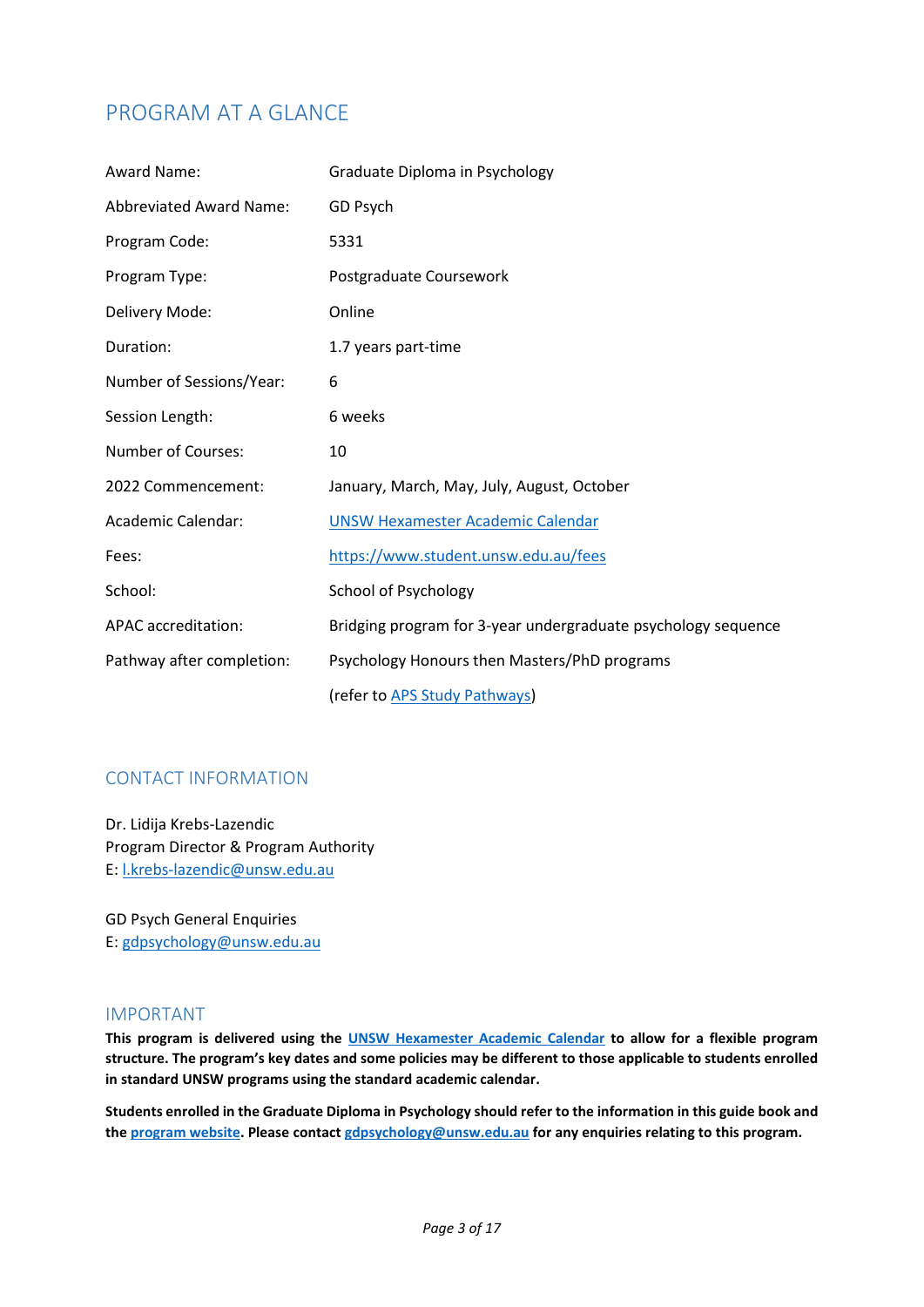# <span id="page-3-0"></span>PROGRAM AIMS

Psychology is a discipline of both scientific research and applied practice. As a science, psychology is concerned with the study of behaviour and its underlying mental and neural processes.

The Graduate Diploma in Psychology aims to provide students with a solid foundation in the principles of Psychology. The program will cover the theoretical and contemporary issues in psychology, with a focus on current empirical research. Students will develop critical thinking and skills in analysis and research methods.

Students will gain an integrated and comprehensive education in the main discipline areas, including developmental, social, cognitive, biological, physiological, abnormal psychology and research methods. The program will further prepare students with the research skills and methods required for their future career in Psychology.

The Graduate Diploma in Psychology enables graduates in other disciplines to complete an APACaccredited three-year undergraduate sequence in Psychology in 1.7 years, allowing them to progress to further accredited training in professional psychology.

Completion of the Graduate Diploma will allow students to apply for entry into psychology honours and then postgraduate masters programs. Entry into psychology honours at UNSW is subject to minimum entry requirements, staff availability and school resources. Successful completion of the Graduate Diploma in Psychology does not guarantee a place in a psychology honours program at UNSW.

# <span id="page-3-1"></span>PROGRAM STRUCTURE

This program consists of 10 core courses, each course is worth 6 Units of Credit (6 UOC). Students must complete all 10 courses (total 60 UOC) to be awarded the Graduate Diploma.

Please refer to course descriptions below for more information about each course.

#### <span id="page-3-2"></span>Introductory Courses

#### [PSYC5001](https://www.handbook.unsw.edu.au/postgraduate/courses/2022/psyc5001/) - Introduction to Psychology 1

This course introduces the content and methods of psychology as a basic science, with an emphasis on the social bases of behaviour. The course will cover several specific topics related to the social aspects of human behaviour. Each week students will explore one of the following topics: development psychology, theories of personality, theories of emotion and motivation, cross-cultural psychology, health psychology and social influences on behaviour. In addition, training in the methods of psychological inquiry and in the critical evaluation of research is also provided.

#### [PSYC5002](https://www.handbook.unsw.edu.au/postgraduate/courses/2022/psyc5002/) - Introduction to Psychology 2

This course introduces the content and methods of psychology as a basic science, with emphasis on the biological bases of behaviour. Specific topics covered in this course include: abnormal psychology, memory and cognition, perception, animal learning, neurobiology and consciousness. The course will explore a range of the basic phenomena within an area and the neural bases of these behaviours.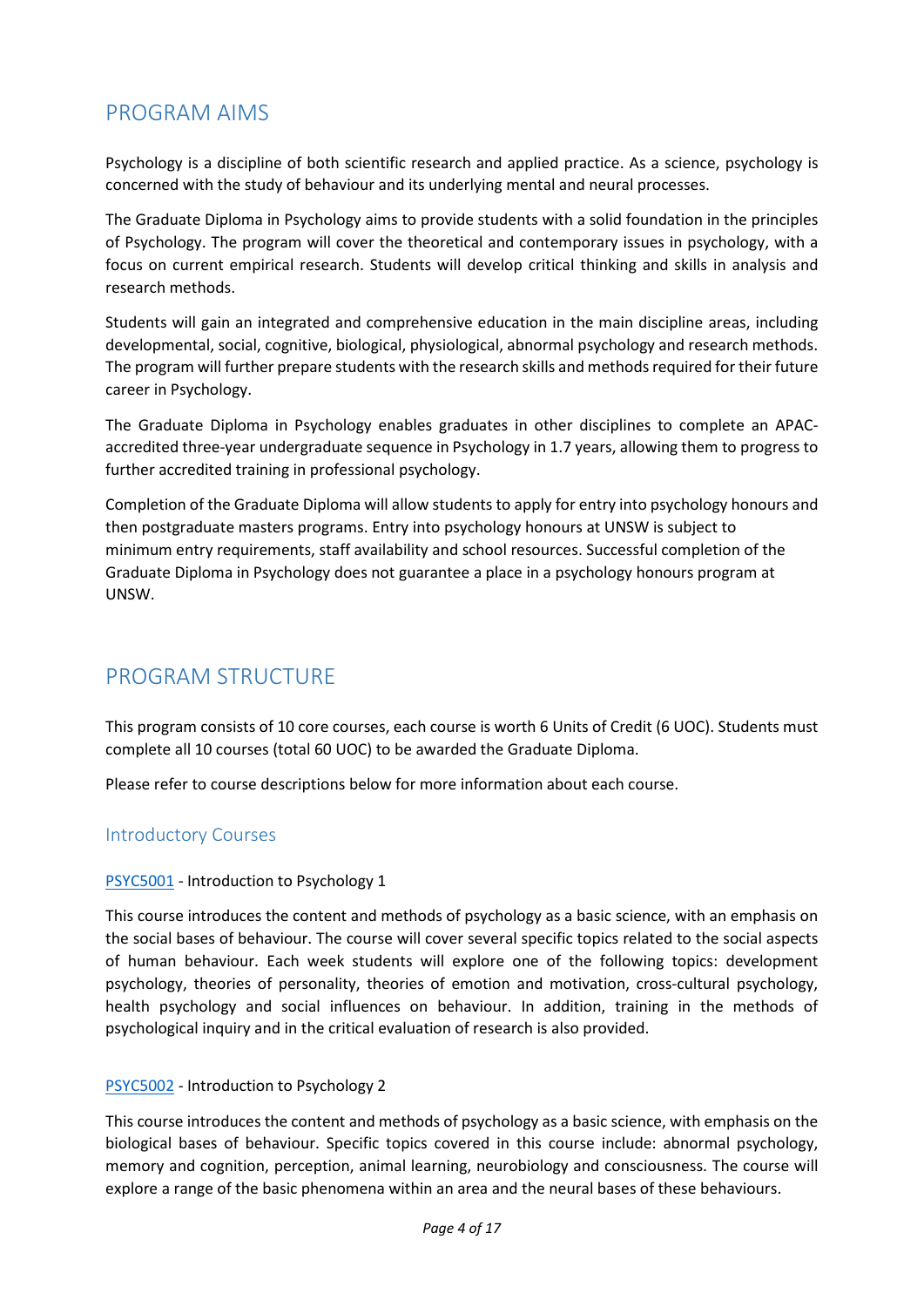#### [PSYC5003](https://www.handbook.unsw.edu.au/postgraduate/courses/2022/psyc5003/) - Data Analysis and Methods of Psychological Inquiry

This course provides students with knowledge about the characteristics of science, scientific method, experimental design and data analysis in behavioural sciences. It provides a comprehensive foundation in critical thinking, enabling students to design and execute experiments, analyse and interpret the results, scrutinise and critically evaluate published research and discriminate between evidence-based information and pseudoscience. The course progresses from a discussion of different methodological approaches and data collection techniques to descriptive statistics, foundation of hypothesis testing and the introduction of specific statistical tests.

#### [PSYC5004](https://www.handbook.unsw.edu.au/postgraduate/courses/2022/psyc5004/) - Advanced Data Analysis and Methods of Psychological Inquiry

This course is designed to extend the existing knowledge concerning experimental research designs in behavioural sciences and the statistical techniques that deal with them. It provides intermediate knowledge of conceptual, methodological, and statistical skills that are likely to be encountered in the future research and professional work. Students will be taught to perform descriptive and inferential statistical analyses using a computer-based statistical package. In addition, this course enables students to effectively communicate statistical and research data results in variety of formats and contexts.

#### <span id="page-4-0"></span>Advanced Courses

#### [PSYC5005](https://www.handbook.unsw.edu.au/postgraduate/courses/2022/psyc5005/) - Behavioural Neuroscience

This course examines the elementary processes of learning and memory and the neurobiological mechanism that underpin them. These include: learning about relations between events (Pavlovian conditioning), learning about relations between one's behaviour and events (Instrumental conditioning), and how these forms of learning control behaviours. There will be an emphasis on the current experimental and theoretical research, including the role of neural systems in supporting behaviour, the role of molecular signaling cascades and neuronal encoding in learning and memory.

#### [PSYC5006](https://www.handbook.unsw.edu.au/postgraduate/courses/2022/psyc5006/) - Psychology Across the Lifespan

This course will address topics relating to the development and interaction of biological, cognitive, emotional and social processes across the lifespan. These topics will be investigated in different stages of life including prenatal and early development, childhood, adolescence, late adulthood and senescence. The course will also address the aetiology of psychological disorders related to these life stages such as developmental disorders and dementias.

#### [PSYC5007](https://www.handbook.unsw.edu.au/postgraduate/courses/2022/psyc5007/) - The Individual, Culture and Society

This course will provide an advanced overview of topics relating to self-identity, culture and sociality. Topics will include the formation of identity, cross-cultural psychology, indigenous psychology, biological mechanisms underpinning social learning and attribution, as well as social disorders. The course will cover the principles and methodology of research into social phenomena such as affiliation, attraction, group behaviour and prejudice.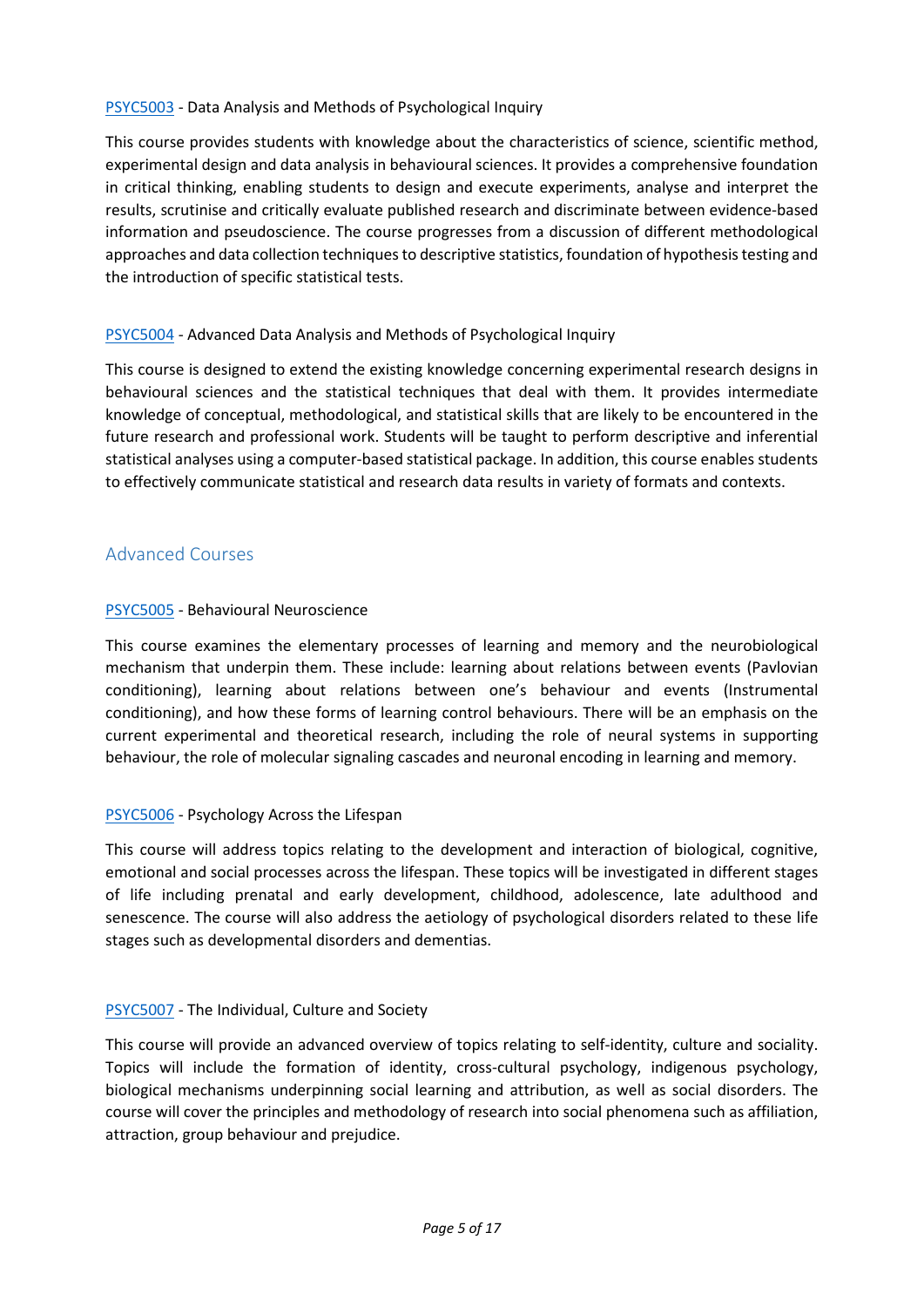#### [PSYC5008](https://www.handbook.unsw.edu.au/postgraduate/courses/2022/psyc5008/) - Perception and Cognition

This course introduces students to those areas of psychology that are more closely concerned with "the mind". The fundamental principles underlying human perception and cognition introduced in the course are perceptual organisation, perception of spatial layout, perceptual learning, object recognition, attention, memory storage and retrieval, problem solving and decision making. The practical program will provide an introduction to the use of psychophysical methods, experimental approaches to the study of cognitive processes, and the application of findings in society.

#### [PSYC5009](https://www.handbook.unsw.edu.au/postgraduate/courses/2022/psyc5009/) - Abnormal Psychology

This course will provide a contemporary view of issues associated with human mental health and psychopathology. It will introduce and discuss the notion of abnormality in behaviour, how a range of mental disorders are diagnosed, the prognosis and treatment in human mental disorders as well as the stigma and media coverage of mental health.

#### [PSYC5010](https://www.handbook.unsw.edu.au/postgraduate/courses/2022/psyc5010/) - Psychological Assessment, Ethics, and Professional Skills

Psychological assessment and testing are a critical component in the practice and research of psychology. This course will provide an overview of the design and implementation for a range of psychological assessments and tools. The course will allow students to critically evaluate the use of assessment tools in psychological research and practice. The course will further explore the importance of ethics in research and clinical practice. Students will have the opportunity to develop basic professional skills required for further study and practice in the field of psychology.

## <span id="page-5-0"></span>PROGRAM DELIVERY & PROGRESSION RULES

Each course is delivered 100% online through Moodle for 6 weeks. There are 6 hexamesters per year.

Students may enrol in a maximum of one course per hexamester. Due to the intensive nature of the program, under no circumstances will requests for enrolment into more than one course per hexamester be granted.

Students must start with either PSYC5001 or PSYC5002 and must complete both of these courses before continuing to PSYC5003, then to PSYC5004.

The four introductory courses have to be completed before proceeding to the advanced units. The advanced courses PSYC5005 to PSYC5009 can be completed in any order that suits student's individual pattern of study. PSYC5010 must be completed as the final course in the program.

Students who have completed courses equivalent to PSYC5001 and PSYC5002 as a part of prior degree within 10 years prior to program commencement may apply for credit transfer. Credit transfer will not be granted for courses other than PSYC5001 and PSYC5002.

Students who were granted credit transfer for these courses will not be required to complete these units. Credit transfer will not be granted for courses completed more than 10 years prior to program commencement, as the content of these courses has been updated based on the current research.

Students will have a maximum of 5 years to complete the program.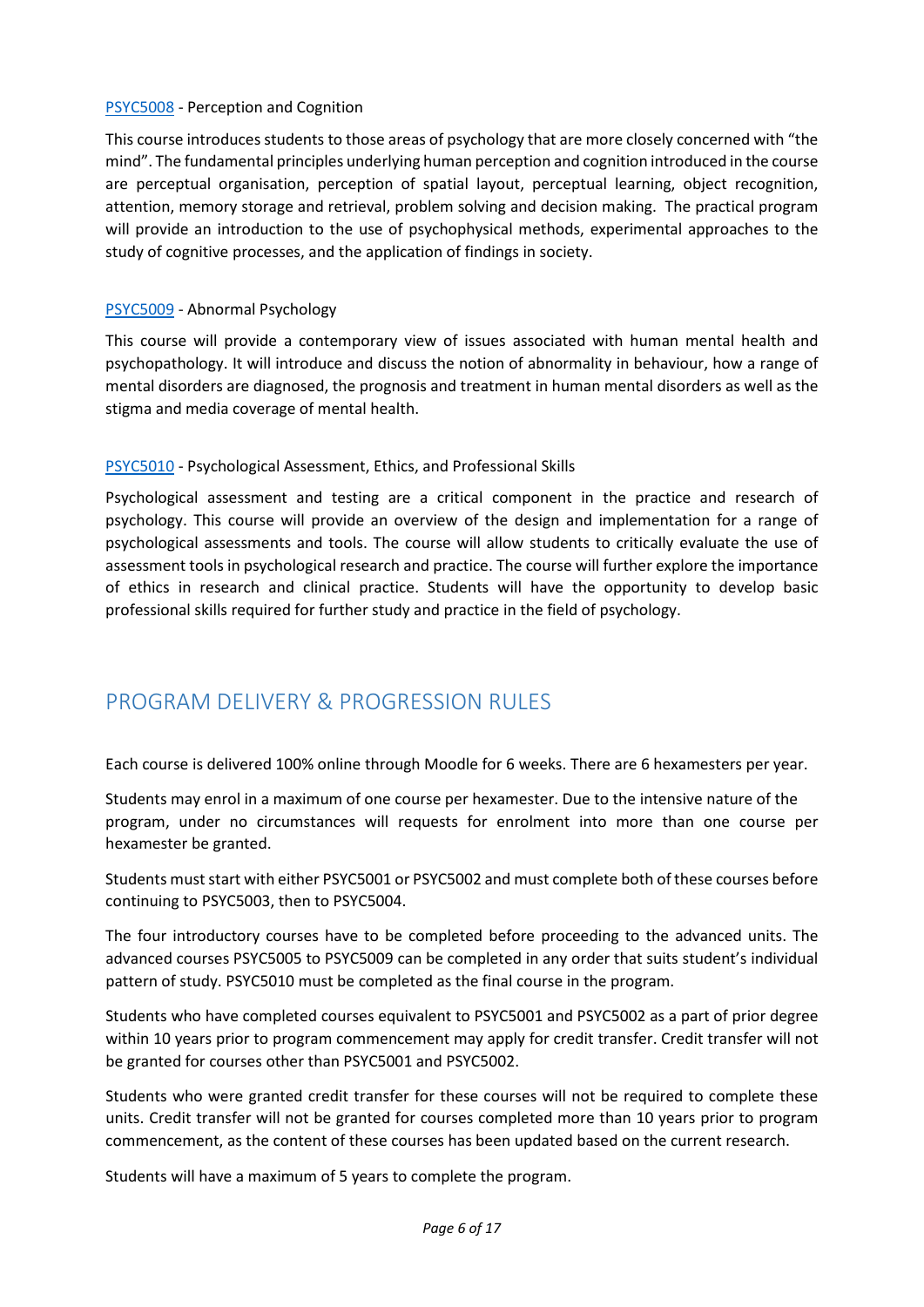Although designed to be taken as part-time study which allows for full-time employment, please note that this is an intensive program of study with expected level of engagement of 18-19 hours per week.

If students are undertaking the program from overseas (outside Australia), students have the responsibility to ensure that they have stable access to the internet and are not prevented from accessing any of the online material, including library and open resources.

## <span id="page-6-0"></span>ENROLMENT AND PROGRESSION PLAN

Students are required to self-enrol into courses online via [myUNSW](https://my.unsw.edu.au/) prior to each hexamester (see [Enrolment Guide](https://www.student.unsw.edu.au/enrolment) on how to enrol an[d Key Dates](https://www.psy.unsw.edu.au/future-students/graduate-diploma-psychology/5331-key-dates-0) for enrolment deadlines).

Students have the responsibility to self-enrol in the correct course sequence by each hexamester's [enrolment deadline](https://www.psy.unsw.edu.au/future-students/graduate-diploma-psychology/5331-key-dates-0) and to ensure that they are following the progression rules and are on track to complete the program.

Progression through the program depends on when students start the program and the availability of courses throughout the year. Typical annual course availability and the typical program progression plan can be seen in the [Appendix.](#page-15-0)

Note that the progression plans are based on the assumption of full enrolment in all available sessions without any credit transfer. If students are granted credit transfer, students will need to adjust their progression plan accordingly.

#### **Any variation to the program progression plan should be made in consultation with, and approved by, the School of Psychology.**

Non-enrolment will lead to automatic withdrawal from the program after the census date. If the student is not planning to study in all available sessions (e.g. taking breaks between sessions), students must apply for program leave before the census date (se[e Program Leave\)](https://www.student.unsw.edu.au/program-leave).

Students are expected to comply with all of the students code of conducts as well as university rules, policies and procedures at all times.

## <span id="page-6-1"></span>WITHDRAWING FROM A COURSE

You can drop your enrolled course vi[a myUNSW](https://my.unsw.edu.au/) until the AW Deadline (inclusive), which is the final day of each hexamester's teaching period. There are implications for your financial liability and academic record, depending on the timing at which you drop a course.

Please refer to the program's [Key Dates](https://www.psy.unsw.edu.au/future-students/graduate-diploma-psychology/5331-key-dates-0) and contact [GD Psych General Enquiry](mailto:gdpsychology@unsw.edu.au) for any enquiry.

#### **On or before Census Date**

The Census Date is the last day to drop a course without having to pay the tuition fee and without academic penalty.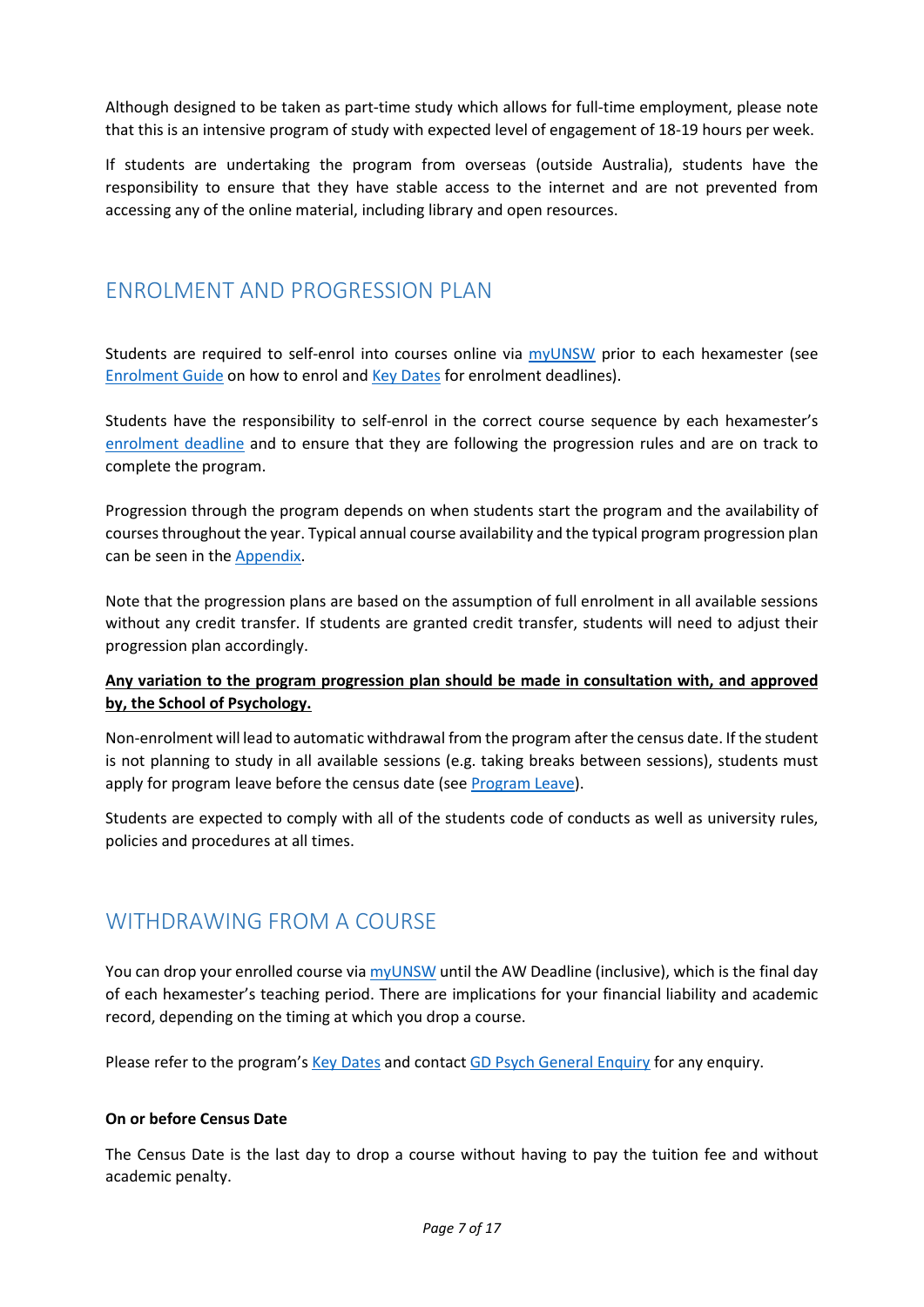If you drop a course on or before the Census Date:

- You will **not** be financially liable for the course.
- The course will **not** appear on your transcript.
- The course will **not** be included in the calculation of your Weighted Average Mark (WAM).
- The course will **not** be included in the calculation of your academic standing.

#### **After Census Date and on or before the AW Deadline**

If you drop a course within this period:

- You **will** be financially liable for this course.
- The course will appear on your academic transcript with a grade o[f AW \(Academic Withdrawal\).](https://www.student.unsw.edu.au/grade)
- The course will **not** be included in the calculation of your WAM.
- The course **will** be included in the calculation of your [academic standing](https://www.student.unsw.edu.au/academic-standing-postgrad) and academic progression, as units of credit attempted but not passed.

#### **After the AW Deadline**

You are not able to drop a course after the AW Deadline. You will be assigned the final mark and grade awarded to you by your Course Authority.

# <span id="page-7-0"></span>STUDENT RESPONSIBILITY

The Graduate Diploma in Psychology is an intensive program, the shortened length of teaching periods (6 weeks hexamesters), means that students must be able to complete all components of the course in a timely manner. It is the responsibility of the student to ensure that they complete all of the assigned work in each weekly module, including the following: watch all lectures, attend 100% of the online tutorials (either synchronously or asynchronously), complete the readings, learning activities, assessment preparation and assessment tasks.

#### <span id="page-7-1"></span>Attendance

Students are required to attend 100% of online tutorial classesin a course. The tutorials for the Graduate Diploma in Psychology are all held online, using Blackboard Collaborate Ultra, available on the Moodle course page. During tutorials, tutors and students will have live discussions about the weekly materials, in a webinar format. Students are strongly encouraged to log on at the time of the tutorial in order to participate in synchronous tutorial discussion. Logging on to attend the live tutorial class will also provide students with the opportunity to ask their tutor questions about the course and assessment content.

If you are unable to attend the synchronous tutorial (live at the time of the tutorial), you will be required to logon and view the recorded tutorial and read the comments left by your fellow students. You must then post comments on the tutorial discussion board to indicate that you have participated in the tutorial in an asynchronous manner.

Attendance is monitored for tutorials. Your name will be recorded when you log on to the synchronous tutorial class OR when you view the tutorial recording and post a comment if you participated in the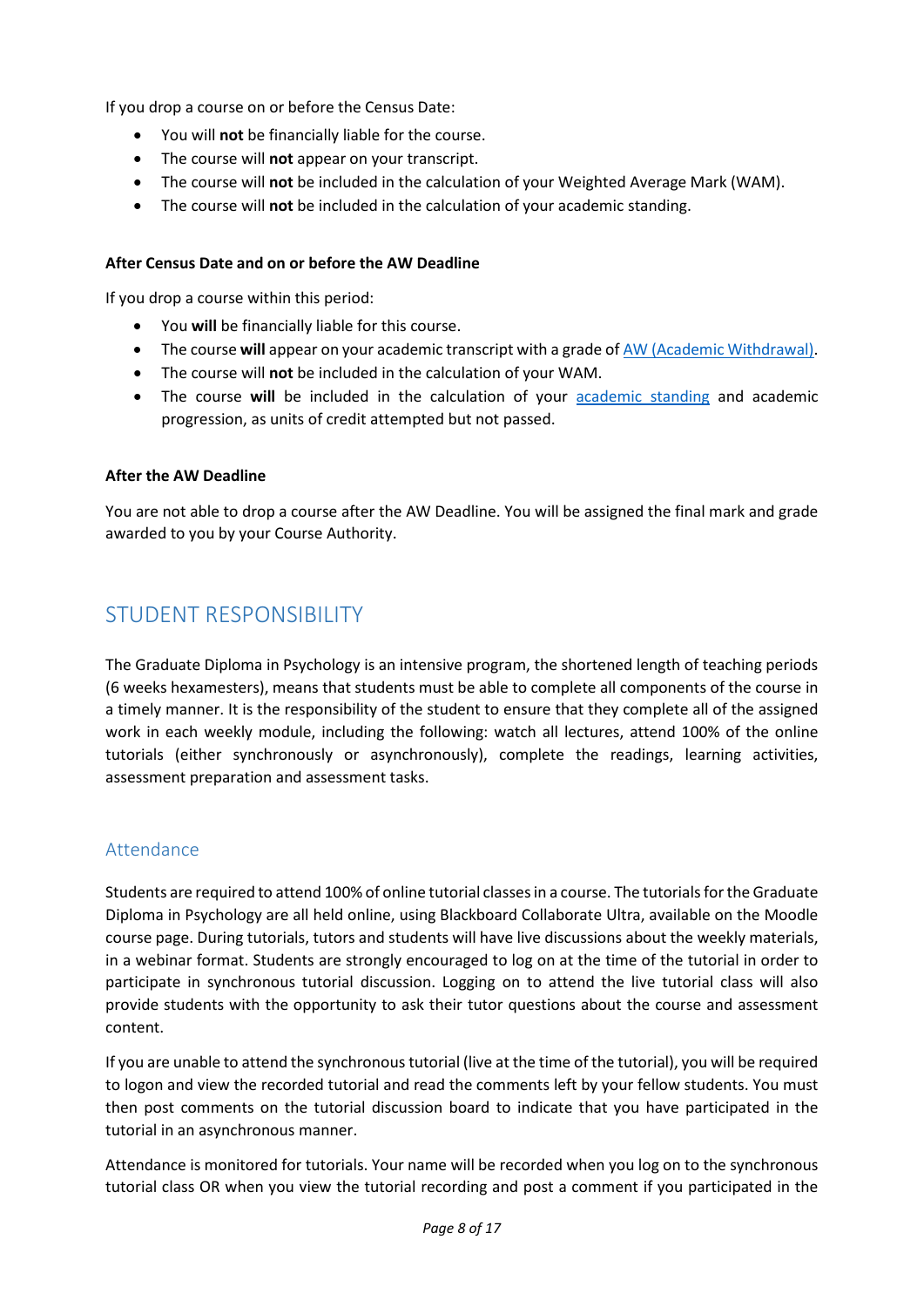tutorial in an asynchronous manner. Failure to meet the 100% specified attendance requirements may result in course failure.

Explanations for an occasional absence from a class or requests for permission to be absent from a class should be discussed with the tutor, and where applicable, accompanied by a medical certificate.

## <span id="page-8-0"></span>Moodle – Online Course Content

All courses in Graduate Diploma in Psychology program are delivered online through Moodle, which can be accessed via myUNSW. Course content will be made available from the first day of the hexamester. Please contact [GD Psych General Enquiry](mailto:gdpsychology@unsw.edu.au) if your course is not listed on Moodle once the hexamester has commenced.

# <span id="page-8-1"></span>ASSESSMENTS

The Graduate diploma will require students to complete a wide range of assessment types, these assessment types are linked to accreditation and therefore, students must be able to satisfactorily complete all of the following assessment types in a timely manner. The general assessment types required for completion of the Graduate Diploma in Psychology are listed below, more specific information about each assessment type can be found in the course outline.

#### **Students are expected to complete all assessment tasks for a course except for those specifically identified as optional. Failure to submit compulsory assessment will result in automatic failure of the course.**

For each course, check the Course Outline and make sure you are clear about what assessment tasks are required and when the deadline is for each.

#### **(i) Individual Written Assignments**

#### *Submission*

Students are required to submit an electronic copy of their assignment to the School via the course Moodle site. In most cases, the electronic version of the assignment should be submitted through the Turnitin link on Moodle for plagiarism checking. Check your Course Outline for instruction regarding online submission.

The School takes no responsibility for assignments submitted in ways other than specified above.

#### *Late Penalty*

Failure to meet the submission deadline ("the initial deadline") will attract a penalty. For an assignment submitted late without an acceptable reason but within 7 working days of the initial deadline, 5 marks of the assessment mark will be deducted for each day (including weekend days) it is overdue.

For example, if your assignment was marked 75, and you have submitted this assignment three days after the initial deadline, a penalty of fifteen marks will be deducted from your mark, and your final mark for the assignment will be 60.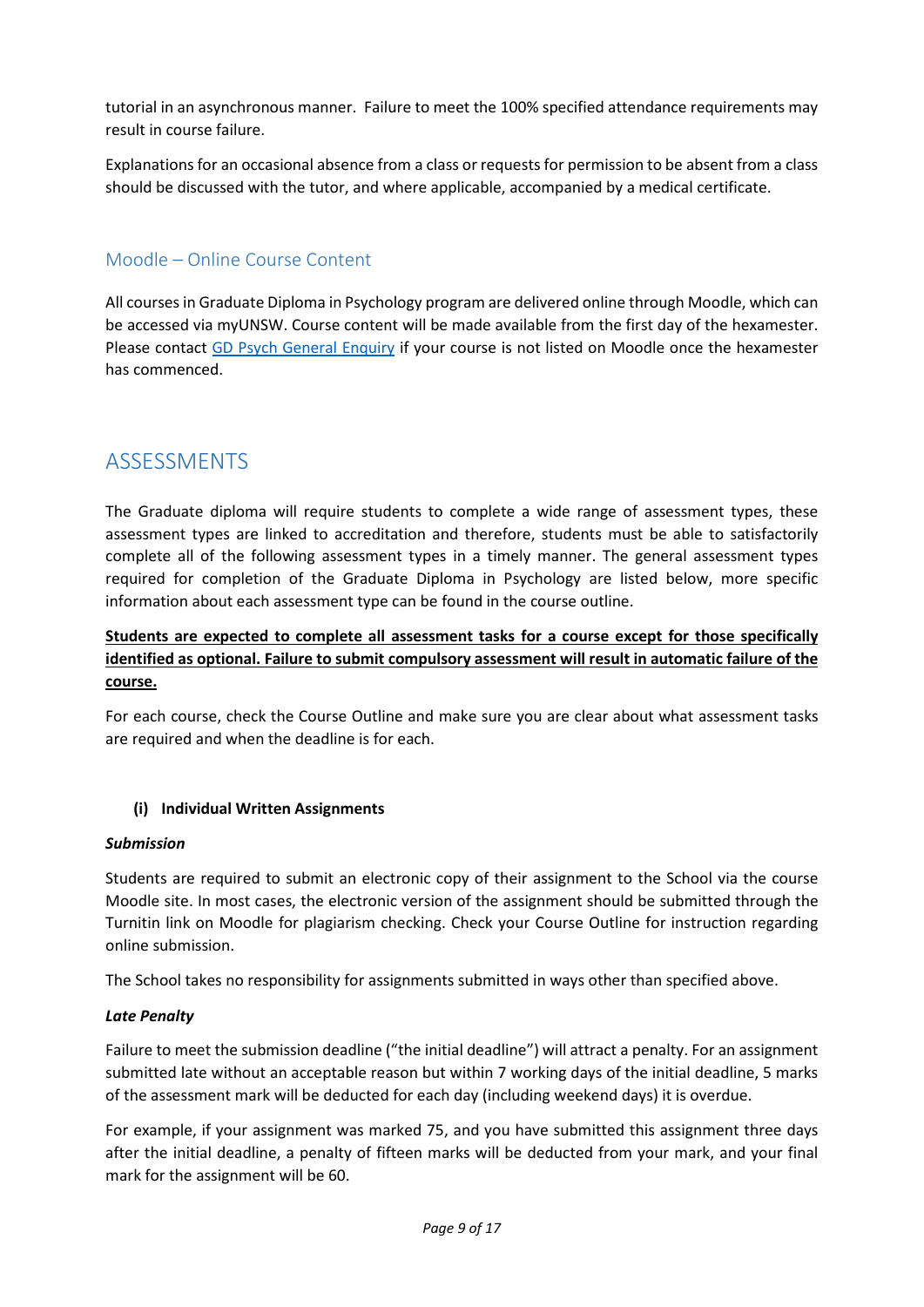In determining whether or not an assignment is overdue, the date it was submitted online via Moodle will be used.

Assignments submitted late may not receive detailed feedback from markers.

Due to the intensive nature of the program, under no circumstances will an extension be given for longer than 3 working days after the initial deadline. Failure to submit an assignment within 7 working days of the initial deadline will result in a mark of 0 for the assignment (see "Special Consideration" below).

#### *Request to Waive Late Penalty*

Students are required to apply for Special Consideration through UNSW Student Central. See "Special Consideration" below for details.

**If you are a student registered with UNSW Equitable Learning Services (ELS)**, and your ELS Letter of Support authorises extensions for assignment submission, you do not need to apply for Special Consideration through UNSW Student Central irrespective of the weight of the assignment. *Instead, you are required to email the Course Coordinator at least one week prior to the assessment deadline to request an extension*—unless the Letter of Support specifically stipulates that you are not required to do so. The period of extension cannot be longer than 7 working days after the initial deadline. If you do not comply with the responsibilities indicated in your Letter of Support, you will not be granted any adjustments.

If your Letter of Support does not include an authorisation for late submission, you are subject to the same rules that apply to all other students. See "Special Consideration" below.

#### **(ii) Group Work**

No extensions will be granted for group work.

#### **(iii) Oral Presentations**

Students will be required to complete oral presentations. This will take the form of both live online presentations to the class and uploading videos of your oral presentation for your tutor/class to view.

#### **(iv) Peer Review**

No extensions will be granted for peer review.

#### **(v) Exams and Secured Quizzes**

It is students' responsibility to check the Course Outline for the dates of, and make themselves available for, these exams and secured quizzes. Please note, if you are completing the Graduate Diploma in Psychology overseas, remember that the exams and other assessment deadlines refer to Australian Eastern Standard Time or Australian Eastern Daylight Time. It is the students' responsibility to ensure that they logon and complete the exam during the Australian Eastern Time listed in the course outline.

If you miss one of these exams due to unexpected short-term illness, misadventure, or other circumstances beyond your control and wish to sit a supplementary exam, you are required to apply for Special Consideration through UNSW Student Central. Please note that technical issues with your computer or internet connection will not be considered as grounds for misadventure. It is your responsibility to ensure that you have a functional computer and secure and stable internet connection. *Students registered with Disability Services are no exception*. See "Special Consideration" below for details.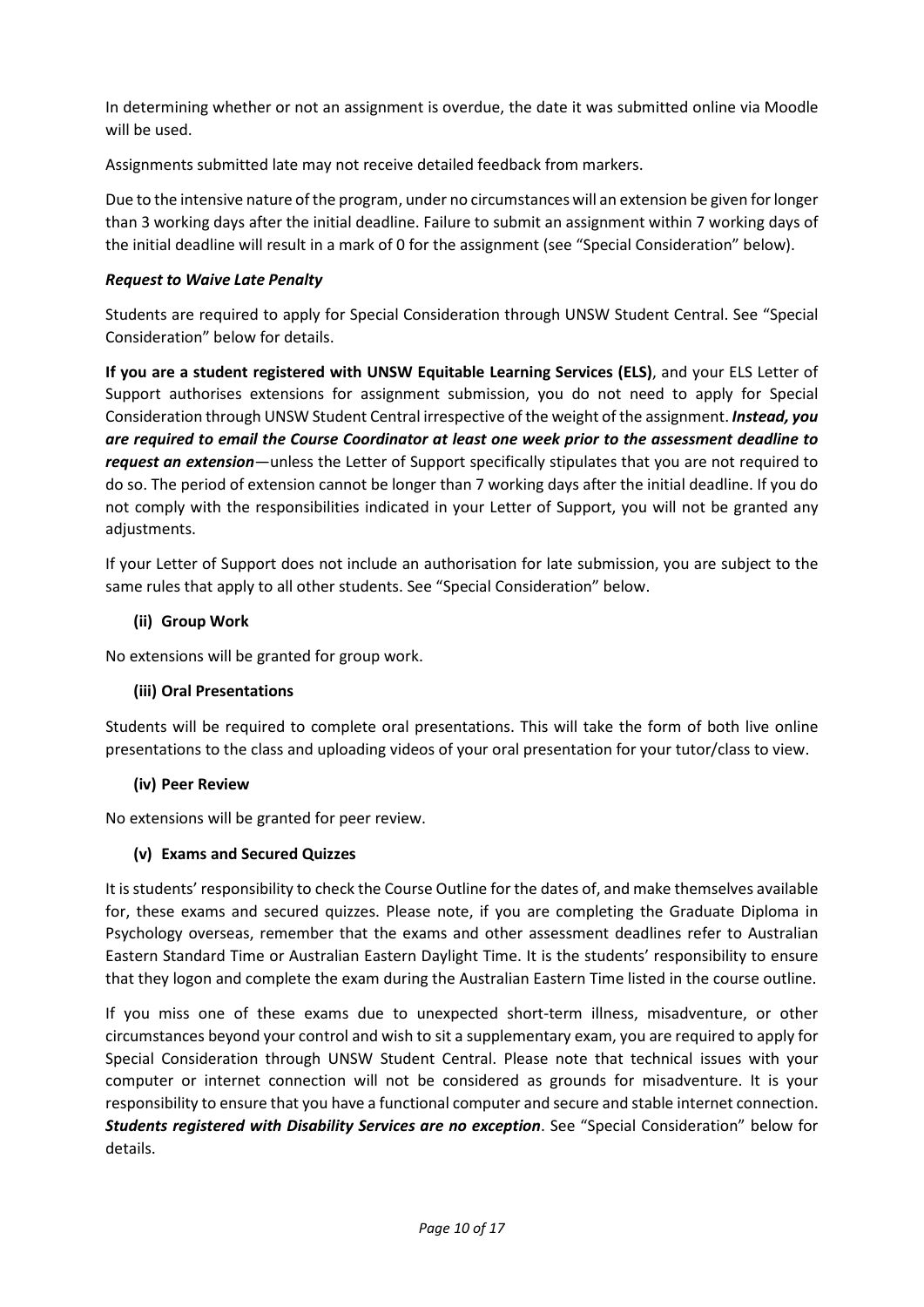### <span id="page-10-0"></span>Special Consideration

If you find that unexpected short-term illness, misadventure, or other circumstances beyond your control may prevent you from completing a course requirement or attending classes, or may significantly affect your performance in assessable work, you can apply for [Special Consideration.](https://www.student.unsw.edu.au/special-consideration)

Students enrolled in a School of Psychology course should make a Special Consideration application regarding an assessment task *regardless of the weighting* given to this assessment task. Note that applications for Special Consideration will not be considered unless there is evidence of these circumstances lasting for more than three consecutive days or a total of five days or more within the teaching period.

An application for Special Consideration together with supporting documentation must be submitted via Online Services in [myUNSW.](https://my.unsw.edu.au/) Log into [myUNSW](https://my.unsw.edu.au/) and go to *My Student Profile tab > My Student Services > Online Services > Special Consideration*. You must submit the supporting documentation at the time of the application. Failure to do so will result in your application being rejected.

UNSW operates under a Fit to Sit/Submit rule for all assessments. If a student wishes to submit an application for special consideration for an exam or assessment, the application must be submitted **prior to the** start of the exam or before an assessment is submitted. If a student sits the exam/submits an assignment, they are declaring themselves well enough to do so.

If your application is on the grounds of unexpected short-term illness, the original documents should include a Professional Authority form which has been completed by a medical practitioner. For further information and to download the Professional Authority form, go to:

#### <https://student.unsw.edu.au/sites/default/files/uploads/group271/professional-authority.pdf>

**NB: Due to the intensive nature of the Graduate Diploma, it would be unreasonable to expect students that suffer misadventure/illness or other personal issues that lead to them missing more than two weeks of the program, to complete the course. Given the intensive nature of the course, students in this position would have missed over 30% of the course content and it would be unreasonable to expect students to be able to satisfactorily complete the course under these circumstances. In this situation, students will be required to apply for special consideration in order to withdraw from the course and apply for [Fee Remission.](https://www.student.unsw.edu.au/fees/remission) Students will be permitted to apply for Fee Remission once for each course and will be allowed to enrol in the following intake of this course without penalty.** 

**NB: Please be aware that not all courses are offered in every intake, you should check how withdrawal from the course may affect your program progression. This is of particular importance if you withdraw from a course which is a pre-requisite for another course. PSYC5001 - PSYC5004 are pre-requisites for the advanced courses PSYC5005 - PSYC5009. PSYC5001 – PSYC5009 are the pre-requisites for PSYC5010.**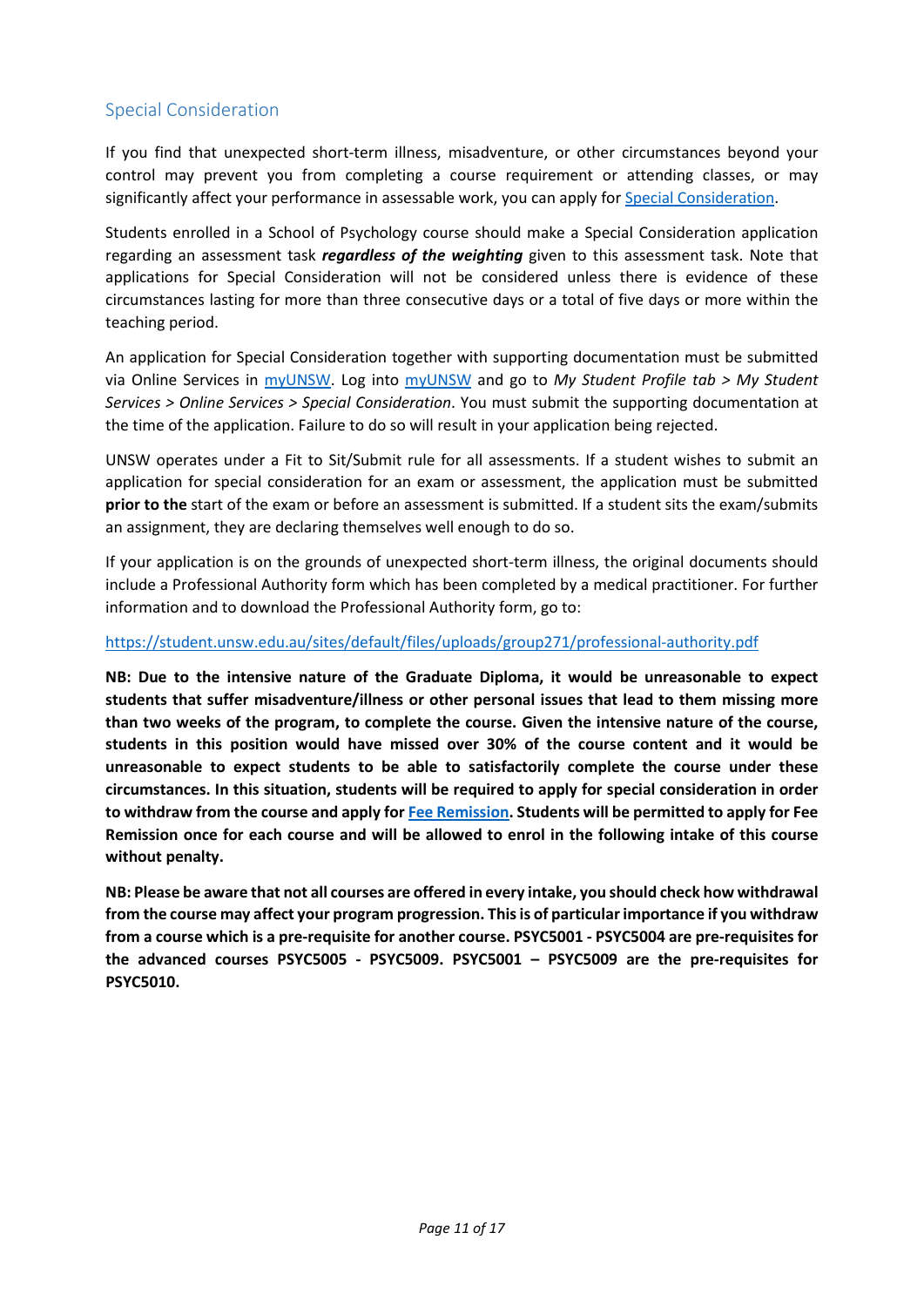# <span id="page-11-0"></span>FINAL MARKS FOR A COURSE

Final marks for a course are calculated from the summation of component marks for a course (with weightings indicated in the Course Outline).

#### <span id="page-11-1"></span>REVIEW OF RESULTS

A review of a Final Mark for a course may take one of two forms:

- 1. Checking of marks an administrative check that all marks have been included in the final composite mark;
- 2. Re-assessment an academic re-assessment of a piece of work.

Students may apply to have a piece of work re-marked, *but must first discuss their performance with the Course Coordinator.* 

If students still have reasons to believe that the mark they have received does not reflect their performance, they may apply for re-assessment. Students are required to give reasons to justify their request. Where insufficient reasons are given, the School may decline to take action. Please note that if you request a re-assessment of your result, this will include a check of the addition of marks.

In either case the review may result in the mark going up or down.

The application form must be submitted no later than five working days after the return of the piece of work or from the date of issue of the Notification of Results of Assessment, whichever is earlier. All marked work returned to students must be kept in case it is needed for re-marking.

Se[e https://student.unsw.edu.au/results](https://student.unsw.edu.au/results) for further information.

## <span id="page-11-2"></span>COURSE EVALUATION AND DEVELOPMENT

Courses are periodically reviewed and students' feedback is used to improve them. Feedback is gathered using various means, including UNSW's myExperience survey.

# <span id="page-11-3"></span>STUDENT CODE OF CONDUCT

The University is committed to the pursuit of excellence in learning, teaching and research, and to community engagement. The Student Code sets out the University's expectations of students with respect to their academic and personal conduct and outlines the University's responsibilities to students.

Students are expected to familiarise themselves with the Student Code Policy, which incorporates the Student Code, and the Student Misconduct Procedures. They are available at: <https://student.unsw.edu.au/conduct>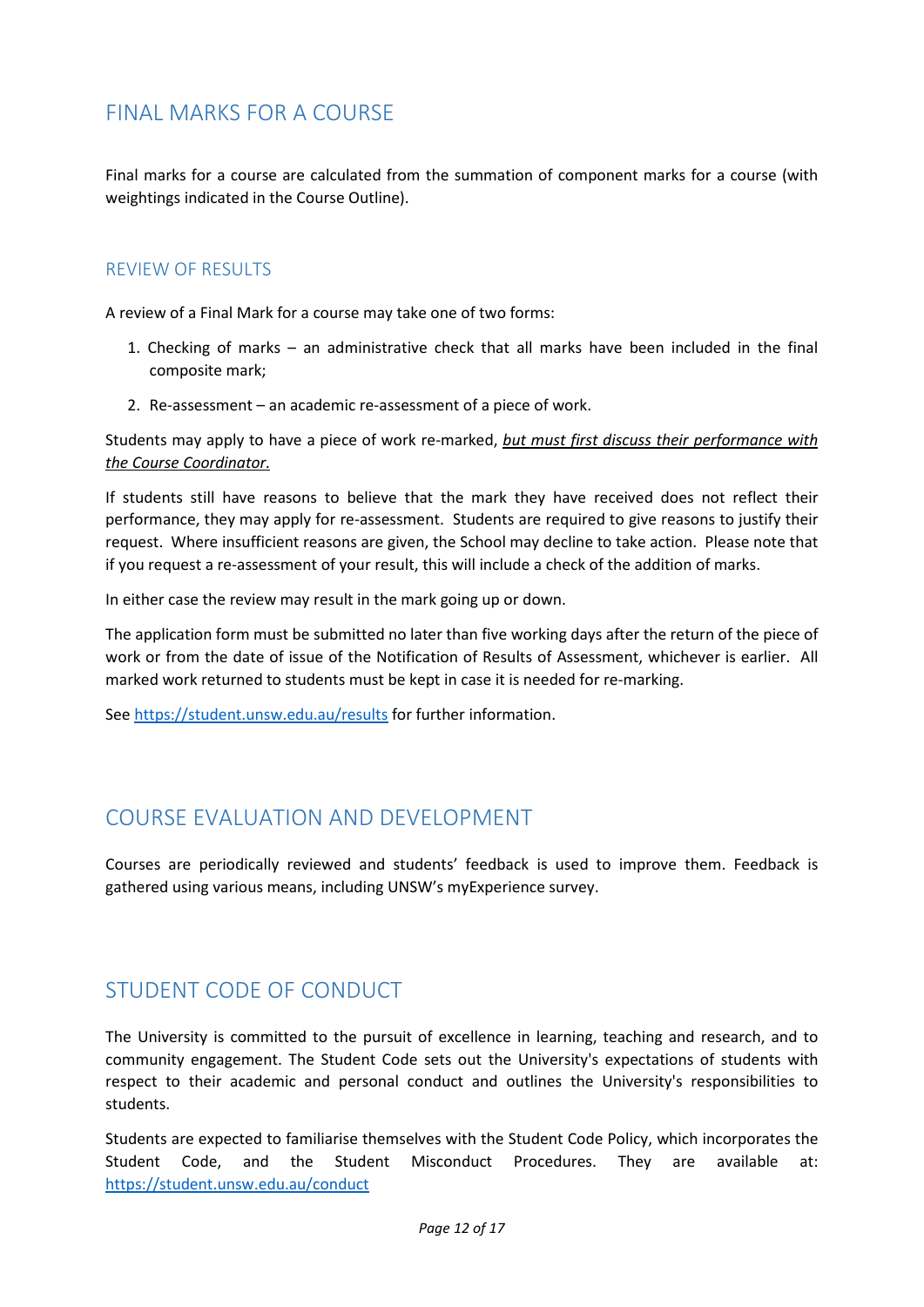#### <span id="page-12-0"></span>PLAGIARISM: ESSENTIAL INFORMATION FOR AVOIDING PLAGIARISM

#### **What is plagiarism?**

[Plagiarism](https://www.student.unsw.edu.au/plagiarism) is presenting someone else's thoughts or work as your own. It can take many forms, from not having appropriate academic referencing to deliberate cheating.

UNSW groups plagiarism into the following categories:

• **Copying:** Using the same or very similar words to the original text or idea without acknowledging the source or using quotation marks. This includes copying materials, ideas or concepts from a book, article, report or other written document, presentation, composition, artwork, design, drawing, circuitry, computer program or software, website, internet, other electronic resource, or another person's assignment, without appropriate acknowledgement.

• **Inappropriate paraphrasing:** Changing a few words and phrases while mostly retaining the original structure and/or progression of ideas of the original, and information without acknowledgement. This also applies in presentations where someone paraphrases another's ideas or words without credit and to piecing together quotes and paraphrases into a new whole, without appropriate referencing.

• **Collusion:** Presenting work as independent work when it has been produced in whole or part in collusion with other people. Collusion includes students providing their work to another student before the due date, or for the purpose of them plagiarising at any time, paying another person to perform an academic task and passing it off as your own, stealing or acquiring another person's academic work and copying it, offering to complete another person's work or seeking payment for completing academic work. This should not be confused with academic collaboration.

• **Inappropriate citation:** Citing sources which have not been read, without acknowledging the "secondary" source from which knowledge of them has been obtained.

• **Self-plagiarism:** "Self-plagiarism" occurs where an author republishes their own previously written work and presents it as new findings without referencing the earlier work, either in its entirety or partially. Self-plagiarism is also referred to as "recycling", "duplication", or "multiple submissions of research findings" without disclosure. In the student context, self-plagiarism includes re-using parts of, or all of, a body of work that has already been submitted for assessment without proper citation.

#### <span id="page-12-1"></span>Where can I find out more information?

In many cases plagiarism is the result of inexperience about academic conventions. The University has resources and information to assist you to avoid plagiarism. The first place you can look is the section about referencing and plagiarism in each Course Outline, as this will also include information specific to the discipline the course is from. There are also other sources of assistance at UNSW:

#### **How can the Learning Centre help me?**

The Learning Centre assists students with understanding academic integrity and how to not plagiarise. Information is available on their website: [https://www.student.unsw.edu.au/skills.](https://www.student.unsw.edu.au/skills)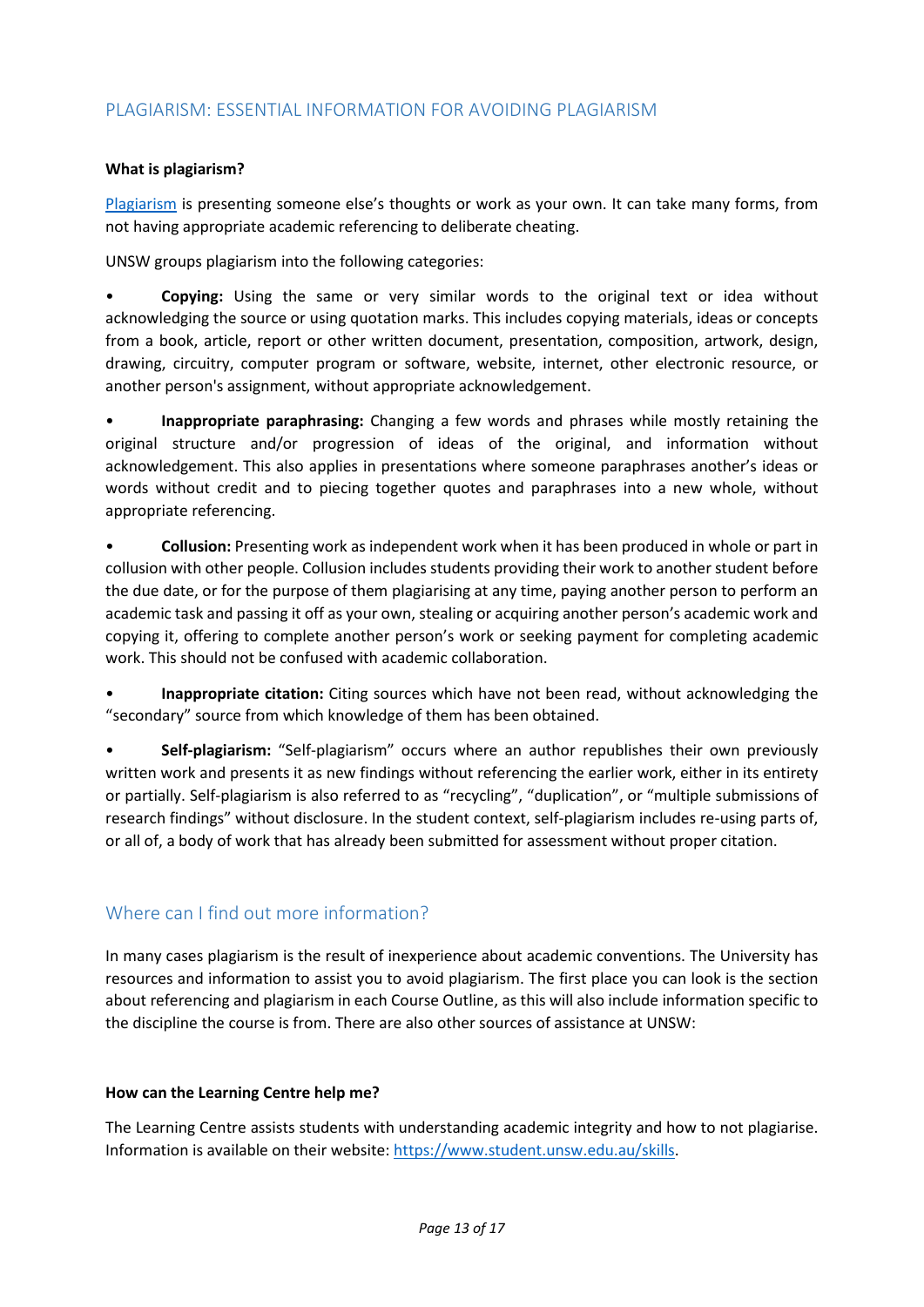#### **How can ELISE help me?**

ELISE (Enabling Library & Information Skills for Everyone) is an online tutorial to help you understand how to find and use information for your assignments or research. It will help you to search databases, how to identify good quality information and how to write assignments. It will also help you understand plagiarism and how to avoid it. All undergraduate students are required to review the ELISE tutorial in their first term and complete the quiz, but any student can review it to improve their knowledge: <http://subjectguides.library.unsw.edu.au/elise>

#### **What is Turnitin?**

Turnitin is a checking database which reviews your work and compares it to an international collection of books, journals, Internet pages and other students' assignments. The database checks referencing and whether you have copied something from another student, resource, or off the Internet. Oftentimes, students are asked to submit an electronic version of their work into Turnitin, but academics can also use it to check a student's work when it is being marked. You can find out more about Turnitin here[: https://teaching.unsw.edu.au/turnitin](https://teaching.unsw.edu.au/turnitin)

#### **What if plagiarism is found in my work?**

If plagiarism is found in your work when you are in the introductory courses, your lecturer will offer you assistance to improve your academic skills. They may ask you to look at some online resources, attend the Learning Centre, or sometimes resubmit your work with the problem fixed. However more serious instances in the introductory courses, such as stealing another student's work or paying someone to do your work, may be investigated under the Student Misconduct Procedures.

Repeated plagiarism (even in the introductory courses), plagiarism in the advanced courses, or serious instances, may also be investigated under the Student Misconduct Procedures. The penalties under the procedures can include a reduction in marks, failing a course or for the most serious matters can result in suspension from the University.

#### **Important Notes on File-sharing Websites**

There are some file-sharing websites around that specialise in buying and selling academic work to and from university students. Examples of such websites include but are not limited to:

- Course Hero;
- Nexus Notes;
- StudyMode; and
- Thinkswap.

You should be aware that you would be committing plagiarism if you download a piece of work from these websites and present it as your own either wholly or partially.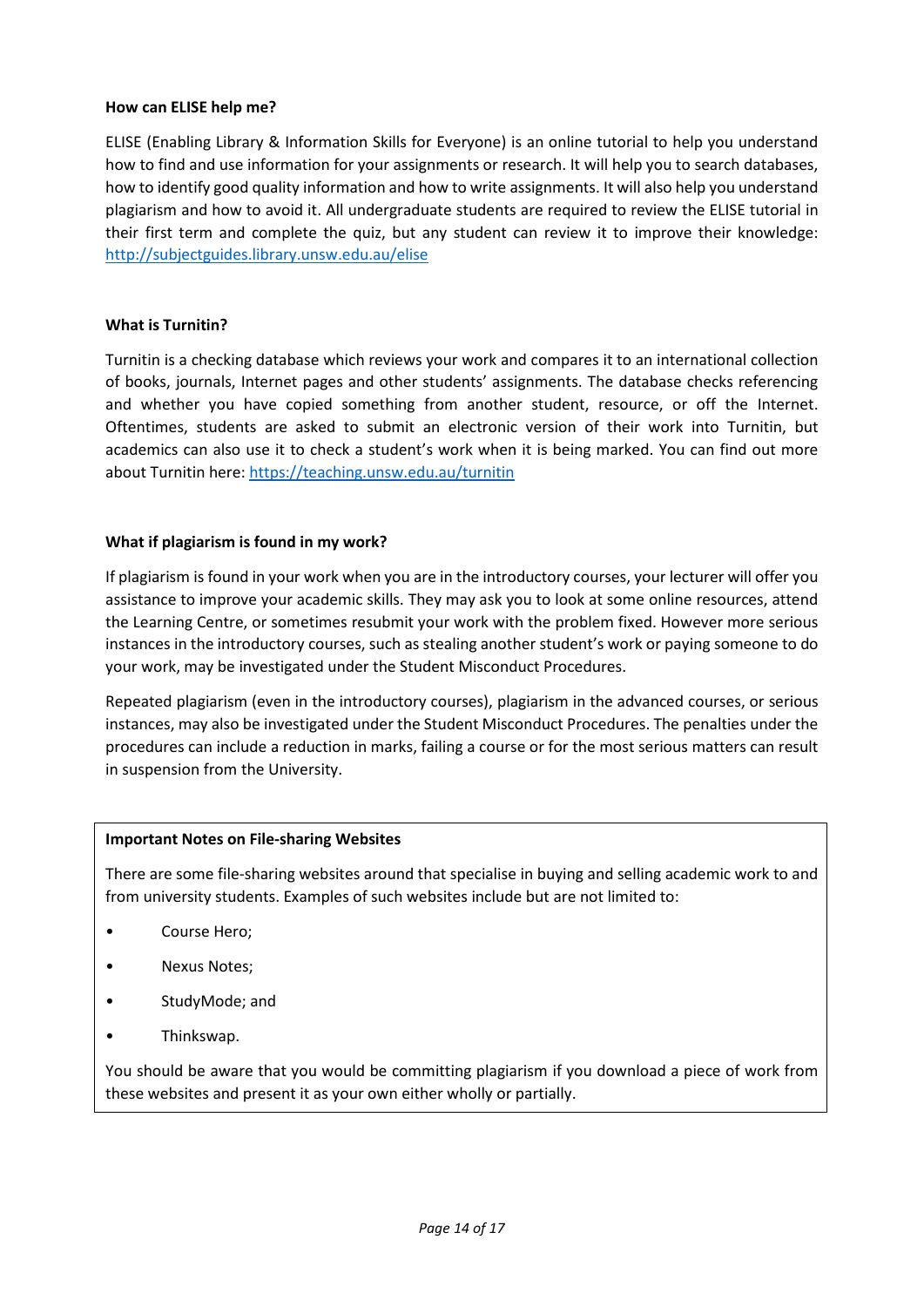If you upload your original work to these websites, and if another student downloads and presents it as their own either wholly or partially, you might be found guilty of collusion—even years after graduation.

Your work may be posted by others unbeknownst to you. The surest way to avoid putting yourself at risk is to take care to not share your work with another student. If you stumble across your work online, the School of Psychology recommends you take action to have it removed at the earliest opportunity.

These file-sharing websites may also accept purchased course materials, such as copies of lecture slides and tutorial handouts. By law, the copyright on course materials, developed by UNSW staff in the course of their employment, belongs to UNSW. It constitutes copyright infringement, if not plagiarism, to trade these materials.

# <span id="page-14-0"></span>STUDENT COMPLAINTS AND GRIEVANCES

The School is committed to the University policy of "providing a fulfilling and rewarding learning and research experience that enables students to achieve their full academic potential" and will seriously listen to complaints and resolve them quickly if possible. The resolution procedures ensure that students are able to air legitimate complaints, knowing that they "will not suffer detriment or disadvantage as a direct result of making a complaint."

If students have a grievance they should first attempt to resolve it with the staff member concerned. If that fails, the next step is to take the matter to the course or program director within a reasonable period of time. Beyond this, the next step is to take the matter to the School Grievance Officer (see "School Contacts" above) and then to the Head of School.

If the matter is still not resolved, then you can seek advice about your options from the Student Conduct and Integrity Unit (Phone: 9385 8515; Email: studentcomplaints@unsw.edu.au).

The full University complaint policy can be found on:<https://student.unsw.edu.au/complaints>

# <span id="page-14-1"></span>EQUITABLE LEARNING SERVICES

Students who have a disability that requires some adjustment in their learning and teaching environment are encouraged to discuss their study needs with the Course Coordinator prior to or at the commencement of the course, or with the Equitable Learning Advisors in Equitable Learning Services (9385 4734). Information for students with disabilities is available at: <https://www.student.unsw.edu.au/els>

Issues to be discussed may include access to materials, signers or note-takers, the provision of services and additional examination and assessment arrangements. Early notification is essential to enable any necessary adjustments to be made.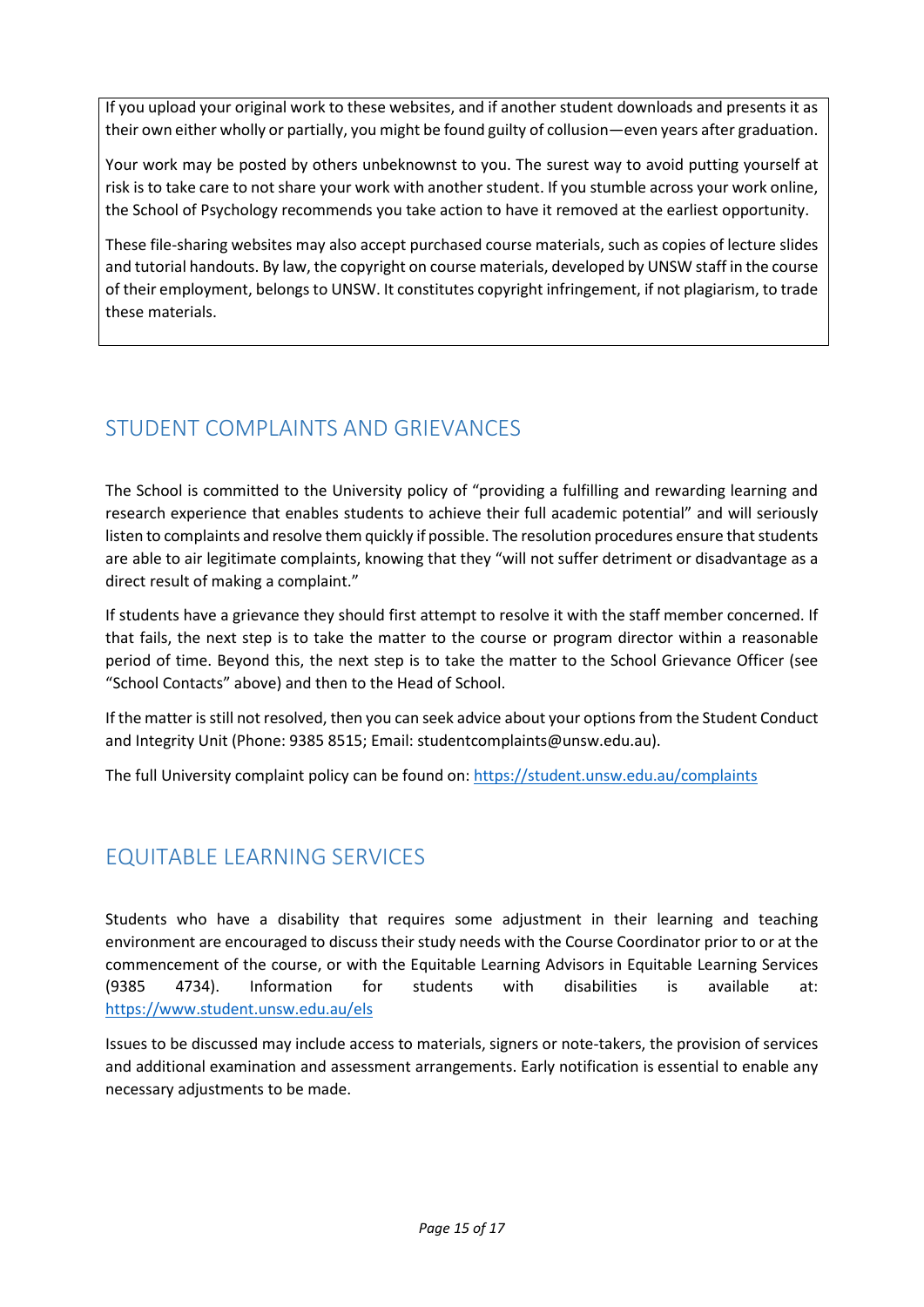# <span id="page-15-0"></span>APPENDIX

# **Typical Annual Courses Availability**

| <b>Hexamester</b> |   |                |   |   |   |   |
|-------------------|---|----------------|---|---|---|---|
| <b>Course</b>     | 1 | $\overline{2}$ | з | 4 | 5 | 6 |
| <b>PSYC5001</b>   | Χ |                | Χ |   | х |   |
| <b>PSYC5002</b>   |   | Χ              |   | Χ |   | Χ |
| <b>PSYC5003</b>   | Χ | Χ              | Χ | χ | х | Χ |
| <b>PSYC5004</b>   | Χ | Χ              | Χ | χ | Χ | Χ |
| <b>PSYC5005</b>   | Χ | χ              | Χ | χ | χ | X |
| <b>PSYC5006</b>   | Χ | Χ              | Χ | Χ | x | Χ |
| <b>PSYC5007</b>   | χ | Χ              | Χ | χ | χ | X |
| <b>PSYC5008</b>   | Χ | Χ              | χ | Χ | χ | Χ |
| <b>PSYC5009</b>   | Χ | χ              | Χ | χ | х | Χ |
| <b>PSYC5010</b>   | Χ | Χ              | Χ | Χ | Χ | Χ |

## **Progression Rules**

- Students must start with either PSYC5001 or PSYC5002 and must complete both of these courses before continuing to PSYC5003, then to PSYC5004.
- The four introductory courses (PSYC5001 PSYC5004) have to be completed before proceeding to the advanced units (PSYC5005 – PSYC5010).
- The advanced courses PSYC5005 to PSYC5009 can be completed in any order that suits student's individual pattern of study.
- PSYC5010 must be completed as the final course in the program.
- Students who have completed course/s equivalent to PSYC5001 and/or PSYC5002 as part of prior degree within 10 years prior to program commencement, may apply for Recognition of Prior Learning (RPL) in the online application. RPL is also known as "credit transfer" or "advanced standing".
- Maximum enrolment in one course per hexamester.
- Maximum time to complete the program is 5 years.
- Students have the responsibility to self-enrol into the correct course via [myUNSW](https://my.unsw.edu.au/) prior to each hexamester and to ensure that they are following the progression rules and are on track to complete the program (see **Enrolment Guide** and program's [Key Dates\)](https://www.psy.unsw.edu.au/future-students/graduate-diploma-psychology/5331-key-dates-0).
- Typical progression plans are based on the assumption of full enrolment in all available sessions without any credit transfer. If students are granted credit transfer, students will need to adjust their progression plan accordingly.